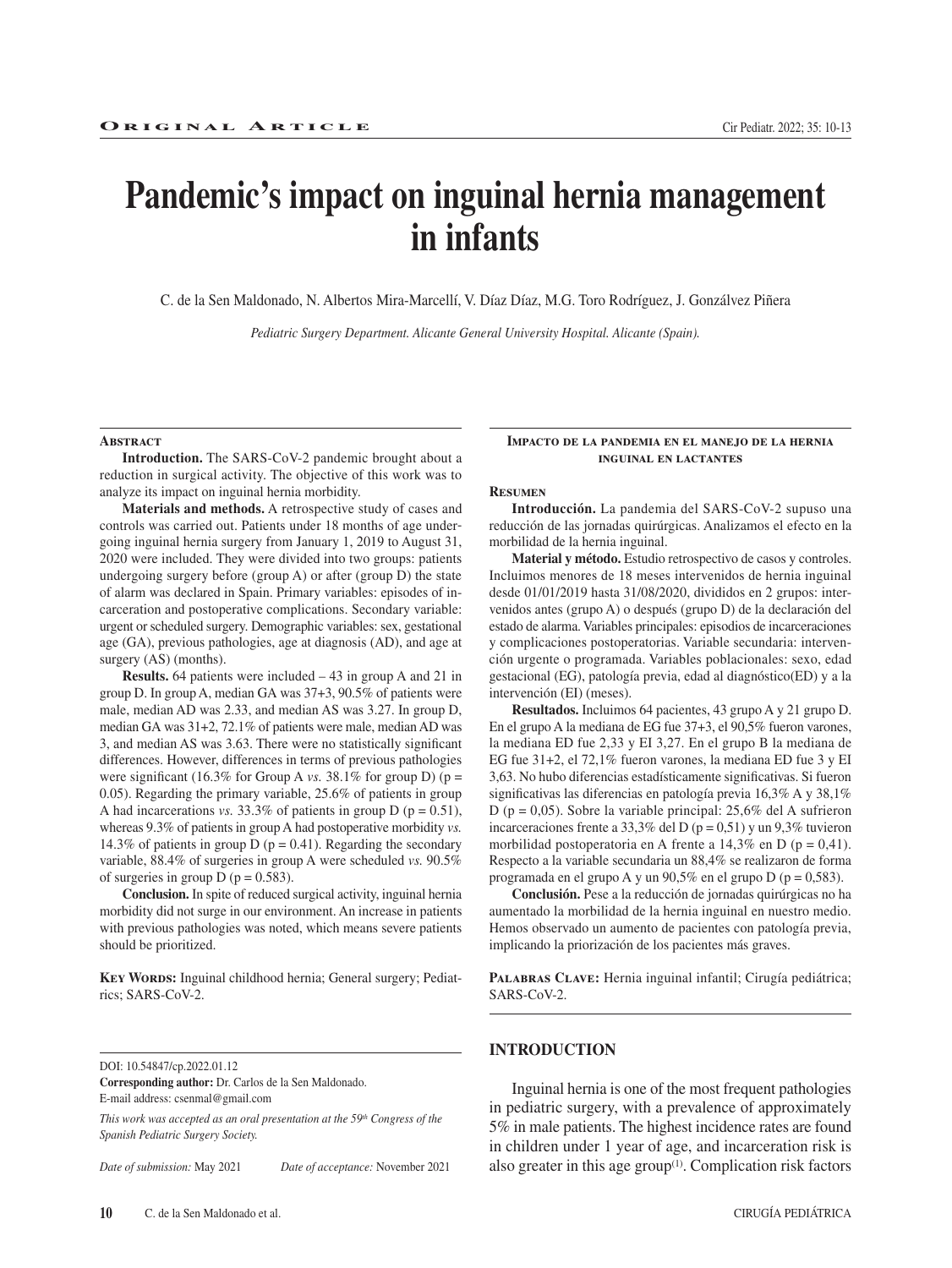|                           |        | Group A |                         |       | Group D                 |       |                  |
|---------------------------|--------|---------|-------------------------|-------|-------------------------|-------|------------------|
|                           | Median |         | 95% confidence interval |       | 95% confidence interval |       | $\boldsymbol{D}$ |
| GA (weeks)                | 37.30  | 36.00   | 38.00                   | 31.10 | 29.40                   | 37.00 | 0.073            |
| Age at diagnosis (months) | 2.33   | 2.16    | 2.96                    | 2.96  | 1.40                    | 3.96  | 0.902            |
| Age at surgery (months)   | 3.28   | 2.80    | 4.23                    | 3.58  | 2.60                    | 4.83  | 0.374            |

**Table I. Quantitative demographic variables and statistical significance.**

in inguinal hernia are well-known. However, time from diagnosis to surgery is an independent incarceration risk factor<sup>(2)</sup>, with the resulting increase in morbidity.

The SARS-CoV-2 pandemic represented an unprecedented challenge for the Spanish healthcare system, not only in terms of assisting COVID-19 patients, but also patients with other pathologies in such a peculiar health and social context, with the restrictions enforced by the state of alarm. The whole healthcare activity had to change, with scheduled surgeries being reduced, and in-person medical consultations being limited. One of the main concerns for healthcare professionals who assisted the pediatric population in this period is how potential diagnosis and treatment delays may have impacted our patients.

Therefore, the objective of this work was to assess whether healthcare reorganization as a result of the SARS-CoV-2 pandemic caused morbidity in infants undergoing inguinal hernia surgery in our environment to increase.

# **MATERIALS AND METHODS**

An observational, retrospective study of cases and controls was carried out by reviewing the clinical records of all patients under 18 months of age undergoing inguinal hernia repair at the pediatric surgery department from January 1, 2019 to August 31, 2020. Patients were divided into 2 groups according to whether they had undergone surgery before (group A) or after (group D) the state of alarm was declared in Spain on March 14, 2020<sup>(3)</sup>, when all scheduled surgeries in our environment were cancelled.

Patients with an incomplete clinical record not allowing all clinical data required for the study to be retrieved were excluded.

Demographic variables collected included sex, gestational age (GA) (weeks), previous pathologies (major heart, respiratory, or neurological disease), age at diagnosis (AD) (months), and age at surgery (AS) (months).

Primary outcome variables were preoperative morbidity (episodes of incarceration before surgery) and postoperative morbidity (postoperative complications), both as qualitative variables. The secondary variable analyzed whether surgery had been urgent or scheduled.

Data collection was carried out by reviewing electronic clinical records. Access to records from all patients diagnosed with inguinal hernia (K40 code in CIE-10) or having undergone inguinal hernia repair (codes 0YQ50ZZ, 0YQ60ZZ, and 0YQA0ZZ) in the study period was requested to the clinical documentation department. The relevant form was filled out using the Microsoft Office Access© software.

Hypothesis testing study was performed using the IBM SPSS statistics v25© software. Statistical tests used included chi-square test or Fisher's exact test for qualitative variables, and Student's t-test or Mann-Whitney U test for quantitative variables. For risk measurement purposes, odds ratio was calculated with a 95% confidence interval. Statistical significance was established at  $p < 0.05$ .

# **RESULTS**

68 patients met inclusion criteria. 4 patients were excluded because their clinical record was incomplete. Of the 64 remaining patients, 43 had undergone surgery before the state of alarm was declared in Spain and were allocated to group A, whereas 21 had undergone surgery after the state of alarm was declared in Spain and were allocated to group D.

In group A, 90.5% of patients were male, 16.3% of patients had previous pathologies, median gestational age was 37.3 weeks, median age at diagnosis was 2.3 months, and median age at surgery was 3.3 months.

In group D, 72.1% of patients were male, 38.09% of patients had previous pathologies, median gestational age was 31.2 weeks, median age at diagnosis was 2.9 months, and median age at surgery was 3.58 months.

Table I features the demographic characteristics of both groups. Differences were not statistically significant, except for patients with previous concomitant pathologies  $(p = 0.035)$ .

Regarding the primary outcome variables:

• 25.6% of patients in group A had at least 1 episode of incarceration *vs.* 33.3% of patients in group D. Odds Ratio (OR) was 1.61 (95% confidence interval (CI): 0.514-5.07), without statistical significance ( $p = 0.51$ ).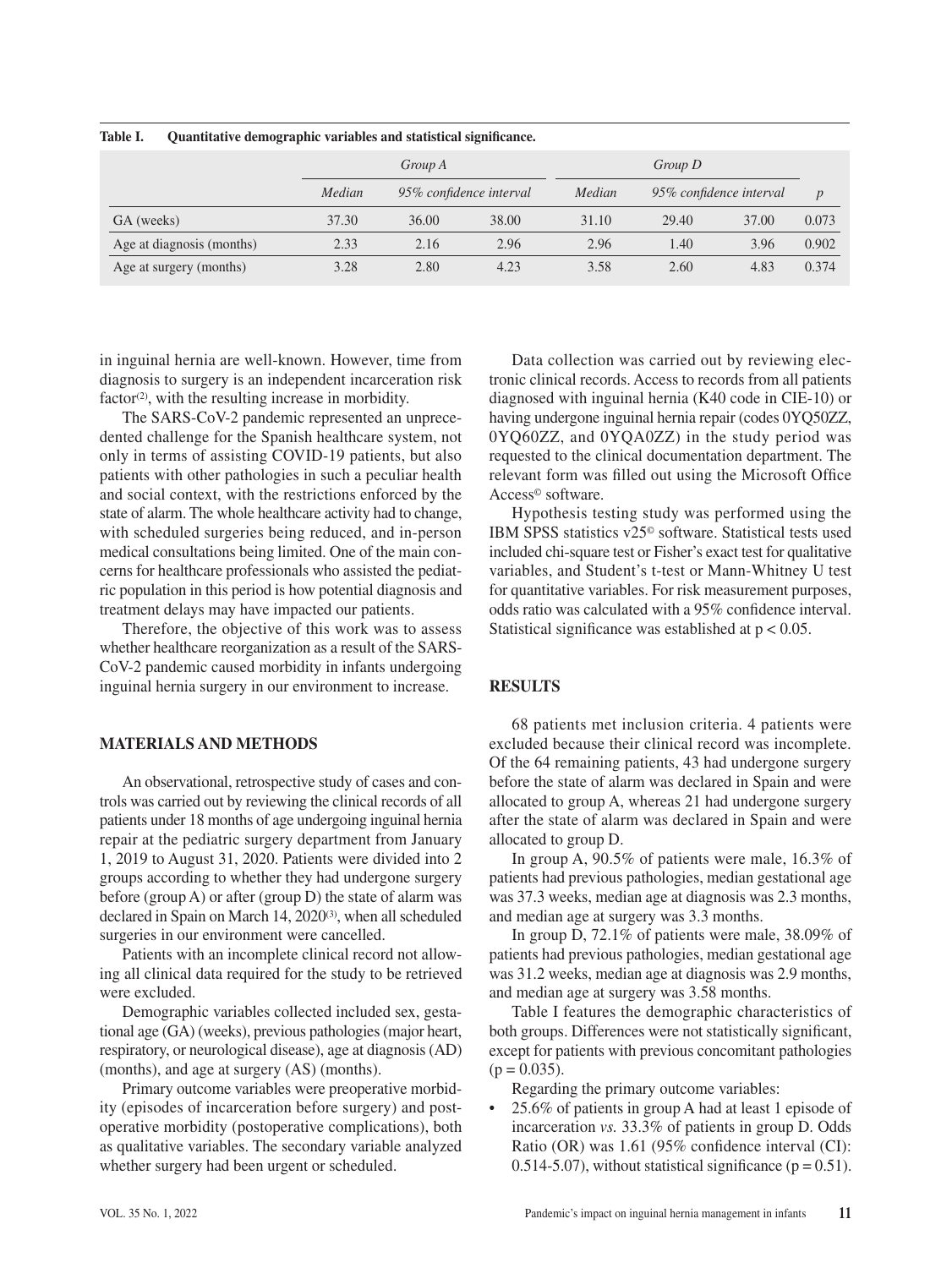|                  | Group A                           | Group D |  |
|------------------|-----------------------------------|---------|--|
| Incarceration    | 11                                |         |  |
| No incarceration | 32                                | 14      |  |
| $p = 0.51$       | $OR = 1.61 (95\% CI: 0.514-5.07)$ |         |  |

**Table II. Preoperative morbidity (primary outcome variable): significance and risk measurement.**

• 9.3% of patients in group A had postoperative complications *vs.* 14.3% of patients in group D. OR was 1.625 (95% CI: 0.329-8.030), without statistical significance  $(p = 0.41)$ .

Results are featured in Tables II and III.

Regarding the secondary variable, 11.6% of surgeries in group A were urgent *vs.* 9.5% of surgeries in group D, without statistical significance ( $p = 0.583$ ).

## **DISCUSSION AND CONCLUSIONS**

Numerous studies analyzing the impact of the SARS-CoV-2 pandemic on health, both as a result of mortality rates in the most fragile population and the increase in morbidity and mortality of severe non-COVID pathologies owing to delayed healthcare assistance, are starting to aris $e^{(4.5)}$ .

Surgically speaking, many studies have shown a reduction in the number of urgent procedures during the pandemic(6-9). Some studies have also revealed an increase in time to treatment as a result of delayed diagnosis, with the resulting increment in morbidity and mortality rates<sup>(9)</sup>.

According to a May 2020 study, "In the peak 12 weeks of the COVID-19 pandemic, 28,404,603 surgeries were cancelled or postponed. A mean of 45 weeks at a 120% workload would be required to make up lost ground."(10). This shows that the impact of the SARS-CoV-2 pandemic on healthcare assistance will still be present for a long time.

Multiple articles demonstrate that incarceration risk increases with delayed diagnosis<sup>(1,11-14)</sup>. Zamakhshary M. et al. observed that the risk of developing an episode of incarceration was two-fold when time from diagnosis to surgery exceeded 14 days<sup>(2)</sup>.

At the time this article was written, there were no instances of pediatric surgery studies analyzing inguinal hernia morbidity in children during pandemic times in the literature.

However, three articles on adult patients were found. Lima DL et al.' $s^{(15)}$  showed a statistically significant decrease in urgent surgeries and hernia-related consultations during pandemic times.

In our sample, patients undergoing surgery during the pandemic had a higher proportion of previous pathologies,

**Table III. Postoperative morbidity (primary outcome variable): significance and risk measurement.**

|                            | Group A                             | Group D |
|----------------------------|-------------------------------------|---------|
| Postoperative morbidity    |                                     |         |
| No postoperative morbidity | 39                                  | 118     |
| $p = 0.41$                 | $OR = 1.625 (95\% CI: 0.329-8.030)$ |         |

and they were also younger. We believe this is a result of surgical activity limitation, which made us prioritize more complex patients in order to reduce complication risks as much as possible.

It could also be explained by the fact the number of complex patients did not diminish, since they are usually referred from neonatology units, which did not experience such an important decline in activity. On the contrary, the amount of patients with milder conditions, who are usually referred from primary care institutions, could have decreased as a result of pandemic restrictions in walk-in clinics.

A slight increase in age at diagnosis and age at surgery was also noted. This is consistent with the fact patients are diagnosed later, which means surgery also takes place at a more advanced age.

An increase in perioperative morbidity was detected, namely with an increment in incarceration episodes. This is consistent with the fact delayed diagnosis and treatment cause the risk of incarceration and postoperative complications in inguinal hernia to surge $(1,2)$ . However, the differences observed were not significant in the hypothesis testing study. The limited sample size of our study could be accountable for this, since differences may not be large enough to be detected, or simply may not exist.

No increase in the proportion of urgent surgeries was noted. In our study, the only indication for urgent surgery was the impossibility of reducing incarceration through Taxis maneuvers. Given that the proportion of hernias undergoing urgent surgery did not surge, we assume hernia reduction success rates have remained unchanged.

Regarding potential study limitations and biases, it should be highlighted that our sample was quite small, which means great clinical differences are required for them to be statistically significant. Studies with a larger patient cohort, and especially multi-center studies, are therefore required to draw conclusions based on greater evidence.

In addition, the fact this was a retrospective study adds some potential biases, such as losses of patients as a result of not being adequately coded in their electronic clinical record. An even if coding is adequate, clinical records may be incomplete, which prevents information from being gathered from the variables.